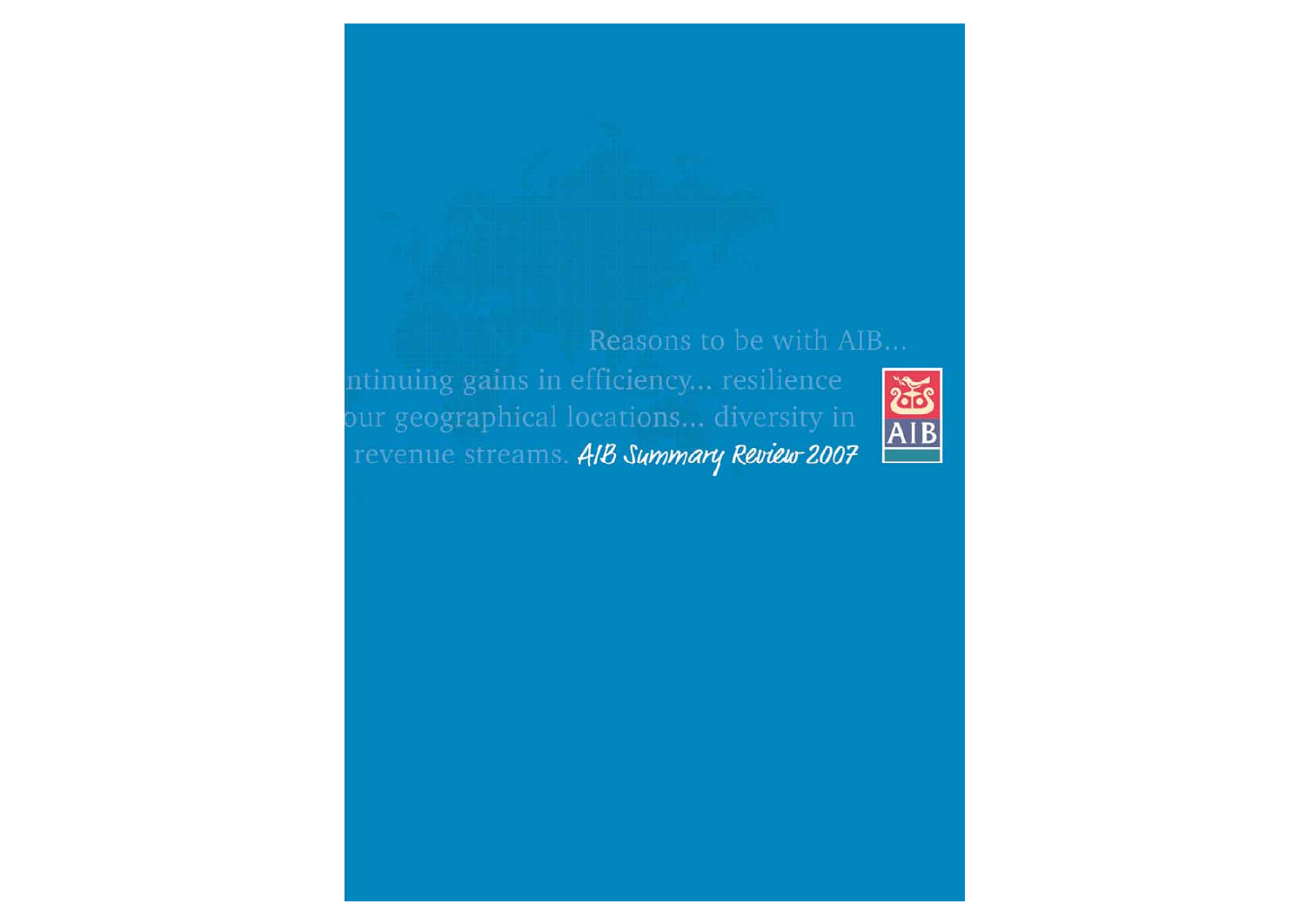



How did AIB Group perform in 2007? Where does it operate? What does it do? And what are the prospects for the future?

This Summary Review answers these questions - and more...

# All about AIB...

10



**CEO Eugene Sheehy**  on AIB's performance in 2007 - and what's next.



**The rest of the world.** Expansion in established - and emerging - markets.





**How AIB customersare saving paper** - and the rainforest.

**Thanks to /**  Grzegorz Adamski, Fiona Araujo, Brookfield Properties Corporation, Sinead Cullen, Fiona Curtin, The Eden Project, Izabella Krzywosadzka-Pajdak, Rob Moyle, Daniel Simunac, Rothco, The World Land Trust.

**Designed at Dynamo /** 5 Upper Ormond Quay, Dublin 7, Ireland

**Photography by Alan O'Connor /** www.alanoconnor.net

**Board photography by Tony Higgins Photography /** 33 Avenue Road, Dublin 8, Ireland

**Printed by Future Print /** 25 Grange Parade, Baldoyle Industrial Estate, Baldoyle, Dublin 13, Ireland

**Print management by Custodian /** 33 Lower Leeson Street, Dublin 2, Ireland

**Produced by AIB Group Corporate Relations & Communications /** Bankcentre, Dublin 4, Ireland

**Further information /** Summary review, report and accounts publications



**Chairman Dermot Gleeson** on AIB's track record of dividend growth.



08 **UK.** Winning customers,

business and personal.



v branches, real growth.

04

**Home and abroad.** A guide to what AIB does and where.



The Eden Project, UK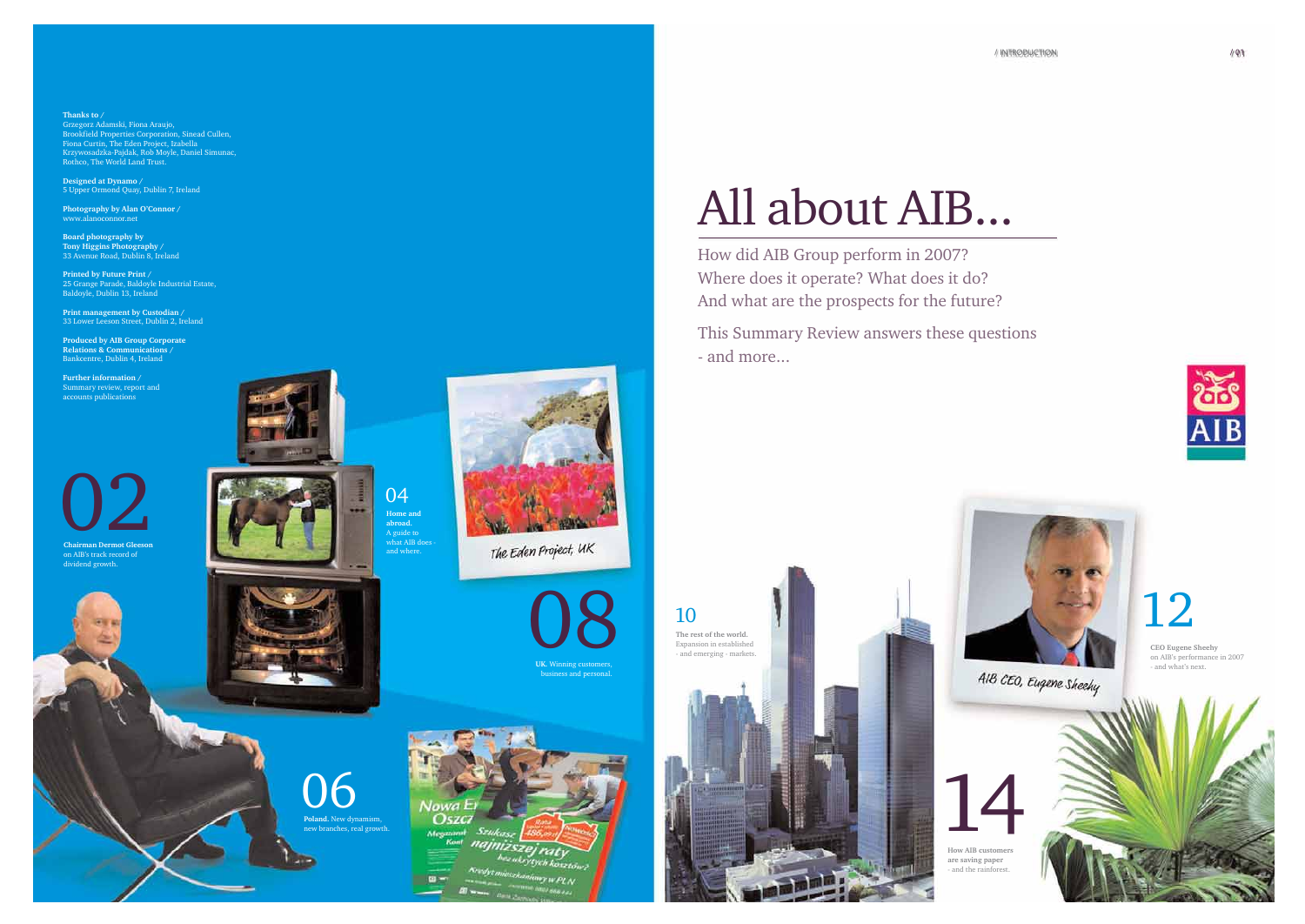# Dividend Growth Trend nd growth over 5 years of 10%



> After Tax Profit

AIB's performance in 2007 was strong. This success is reflected in the total dividend for shareholders of EUR 79c, which is 10% higher than in 2006.<br>This outcome continues AIB's proud record



> Other Income

# 2007 €1,450 Million

# Five Year Trends

# On course for growth

| % | 2.45% | 2.38% | 2.26% | 2.14% |
|---|-------|-------|-------|-------|
|   | 2004  | 2005  | 2006  | 2007  |

# 2007 €2,066 Million 2003/2006 on a continuing operations basis. > Total Capital 2007 €14,098 Million  $2004$  figure at 1 Jan 2005 for comparative purpos > Net Interest Margin 2007 2.14% 1,105 2003 2004 2005 20062006 1,387 2,182 20072,066 8,520 2003 2004 2005 200610,877 13,644 200714,098

AIB's net interest margin is the difference between what the bank pays for mone<sub>.</sub> - and what we charge our bo

of double digit growth in total dividend every year since 1993.

AIB Group is an effective, efficient and well-run banking and financial services company - one that delivers top-quality products and services to millions of customers around the world.

Our asset quality is expected to remain good, our capital position is excellent and our level of funding support is strong.

Together, these factors make me believe that AIB is on course to deliver growth to our shareholders this year and into the future.

Shkeewin

**Dermot Gleeson** Chairman



6,501

2.72%

2003



1,230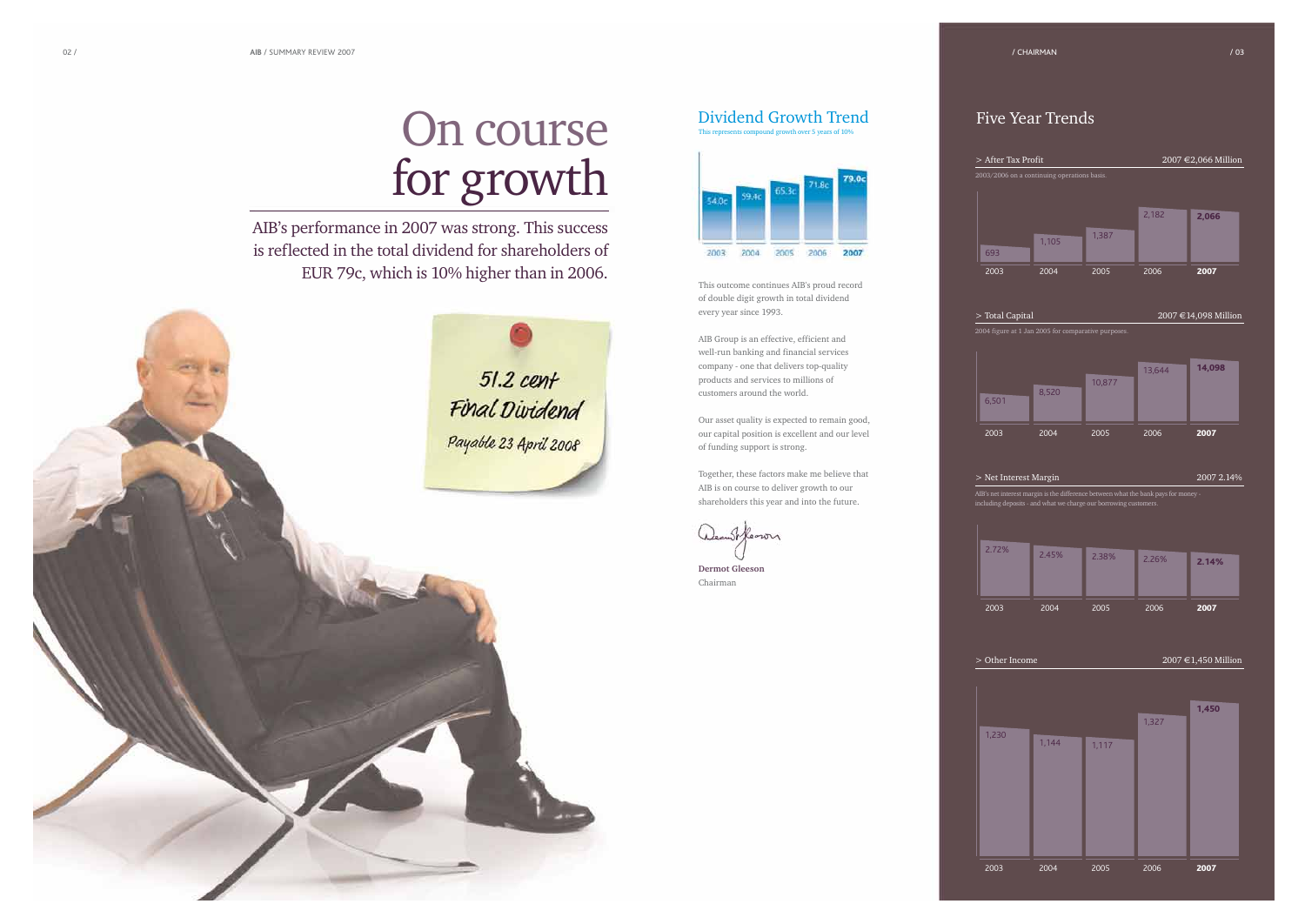In 2007, AIB Bank ROI increased its operating profit by 14%. The retail bank extended and protected its market share in a range of sectors. Loan growth was good, the bank defended its position in the deposit market and it saw demand for investmentproducts rise.

AIB Bank retains a distinctive position in its market in the eyes of customers, investors and employees. AIB leads the way in developing ever closer customer relationships, through a mix of regular personal contact and pioneering technology which gives more access than ever to customers.

AIB Capital Markets is an international corporate banking, treasury and investment banking business based in Dublin. It saw its operating profit rise by 6% in 2007 thanks to good business volumes, tight cost control and superior credit management. Its key

Pre-tax profit<br>by geography<br>2007\*...

Republic of<br>Ireland

43%

Poland 16%

Uk 30%

USA 8%<br>Rest of World 3%

Irish-based businesses include corporate banking, stockbroking, corporate advisory services and financial outsourcing activities. They all played an important part in contributing to the exceptional level of growth.

The outlook for 2008 in Ireland is morechallenging. AIB's operations are well placed to deliver profitable growth in an economy that may not be growing as fast as in recent times, but still is enjoying growth rates ahead of the European average.

AIB's home market is the Republic of Ireland. It's the base for two divisions: AIB Bank ROI and AIB Capital Markets.

# At home, balanced growth





# A diversebusiness, in more ways than one

AIB Group today is a truly diverse banking and financial services organisation. To date, we have a presence in 14 countries – with Ireland, Poland, the UK and the US our main focus.

We're also diverse in the type of business that we do. Over the next few pages, we look at just some of the market sectors we operate in – and examine some of the key stories of 2007.

 $^*$ Management estimate of continuing operations reflecting the geographic markets from<br>which profit was generated. Does not include profit on disposal / development of properties<br>and hedge volatility.

Starring our customers...

In 2007, AIB Bank launched an advertising initiative in the Republic that featured real life customers telling their stories of their close relationships with the bank. As part o<sup>f</sup> the well received campaign, actor Peter Halpin and horse breeder Dermot Cantillon featured in television commercials. More AIB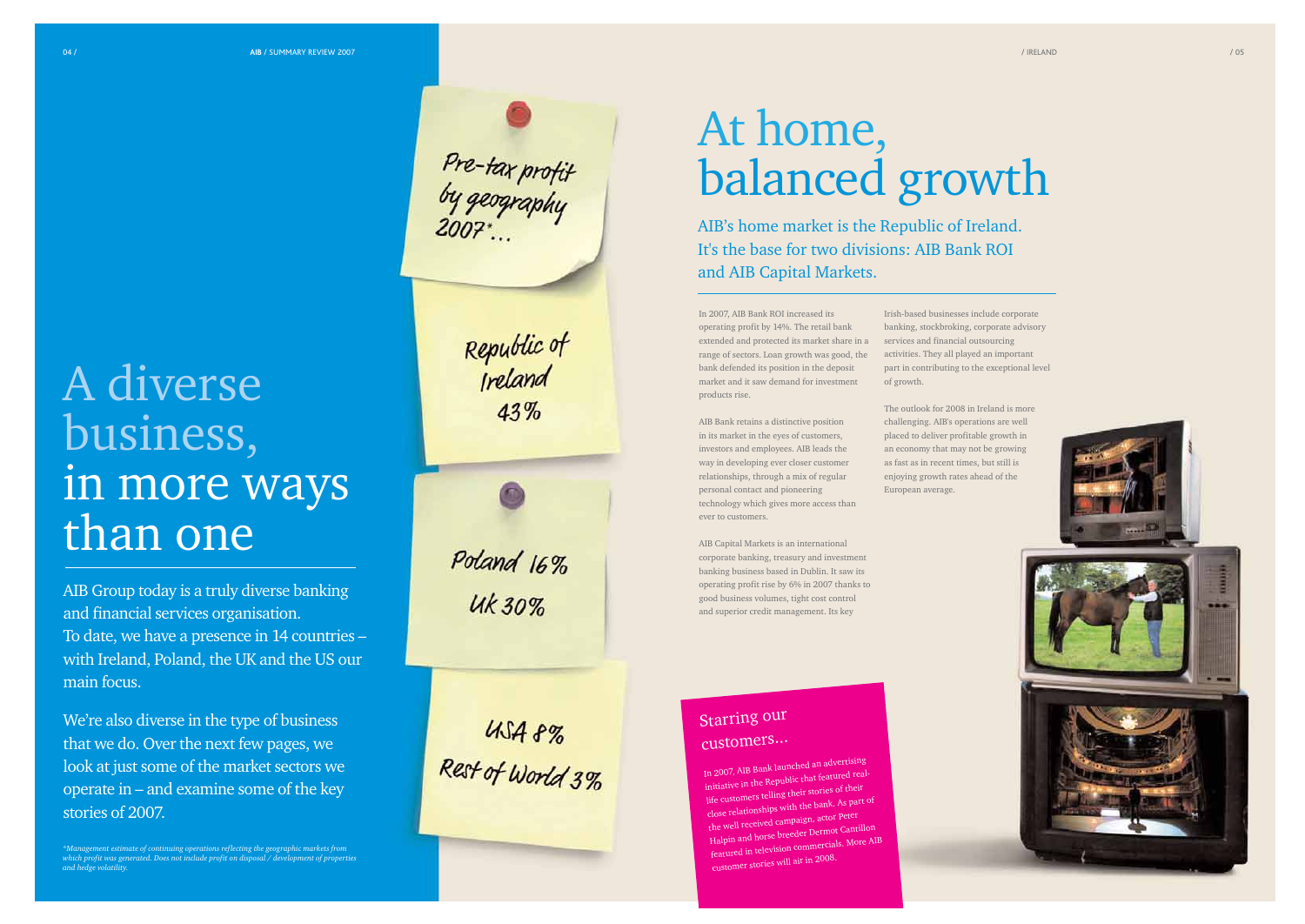Nowa Er<br>Oszcz

 $\begin{array}{c} \begin{array}{c} \text{const.}\\ \text{c.}\\ \hline \end{array} \end{array}$ 

\*\*\*\*\*\* 11. 数 期 期 加 超 **L.M.M.M.H.R** 经税务表示

Megazarak Szukasz 186,09zł Nowości<br>Kont najniższej raty

 $\overbrace{B}^{\text{wwe know}}\overbrace{B}^{\text{wwe know}}\overbrace{B}^{\text{wwe know}}\overbrace{B}^{\text{wwe know}}\overbrace{B}^{\text{wwe know}}\overbrace{B}^{\text{wwe know}}\overbrace{B}^{\text{wwe know}}\overbrace{B}^{\text{wwe know}}$ 

E WELL Bank Zachodni WBK S.A.





**BZ WBK Corporate HQ** 

In 2007, AIB Poland saw its operating profit rise by 29% on a constant currency basis with BZ WBK, the key driver of this performance. It's a modern and efficient bank, enjoying well spread growth in a dynamic economy across sectors that include retail and business lending, asset management, mortgages, stockbroking and deposits.

The bank is now continuing its branch expansion programme which saw 34 branches opening in 2007 along with investment in business centres and new banking channels.

AIB Capital Markets division also jointly owns a mutual funds business with BZ WBK, which has one of the largest shares of the Polish market.



# Expansion in an emerging economy

AIB has a substantial presence in Poland with its 70.5% stakeholding in Bank Zachodni WBK. AIB Capital Markets also operates in the country.

and assemble the company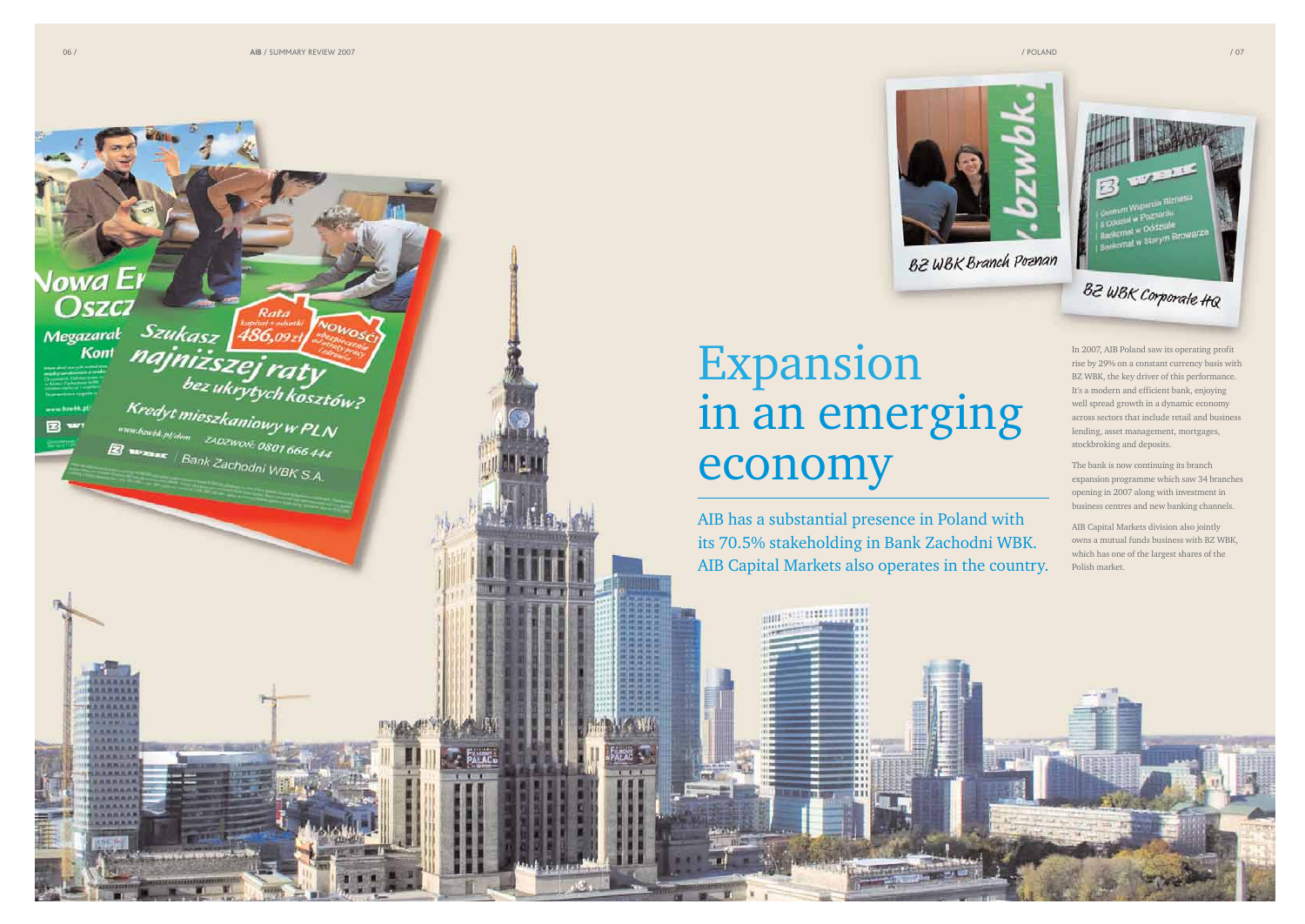

AIB has three distinct businesses in the UnitedKingdom, serving a wide range of personal, business and corporate customers.

AIB Bank UK division saw its operating profit rise by 20% on a constant currency basis in 2007.

This division comprises Allied Irish Bank (GB), a business bank with 38 locations across England, Wales and Scotland and First Trust Bank with 52 branches in Northern Ireland.

The award-winning Allied Irish Bank (GB) operates in selected mid-market sectors including healthcare and professional services. It's benefiting from increased investment in frontline staff, products and service delivery. In July 2007 it won the banking business of The Eden Project in

Cornwall. The acclaimed eco initiative, which has attracted more than eight million visitors since 2001, includes the world's largest greenhouses.

In 2007, an enhanced product suite and successful marketing initiatives helped a newly reconfigured First Trust Bank boost its profit in Northern Ireland.

AIB Capital Markets also does business in the UK, with operations that include a treasury base in the City of London and a regionallystructured corporate banking service aimed at large and medium sized businesses throughout Britain.



An AIB customer<br>since July 2007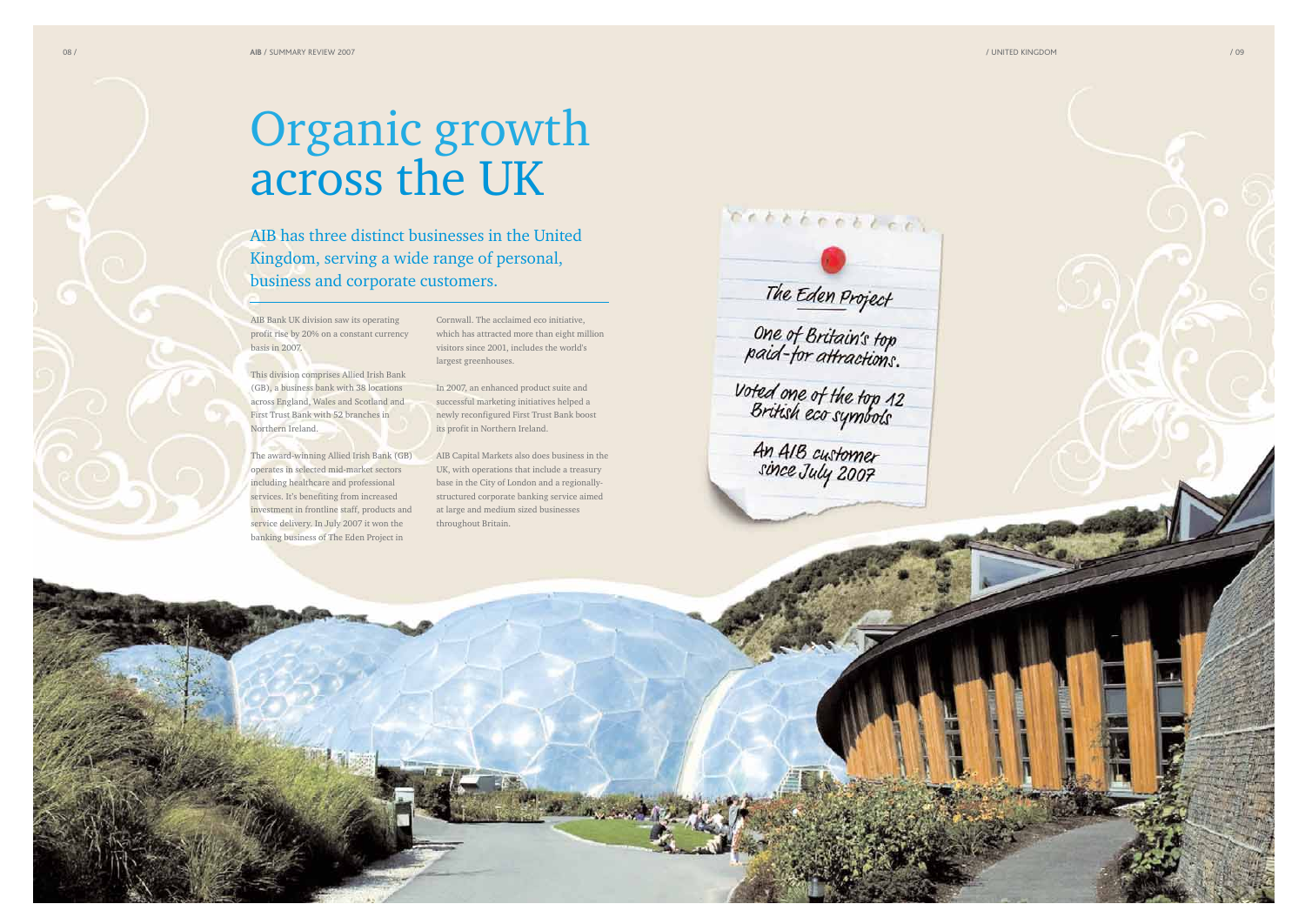



# Here, there and everywhere

AIB continues to expand its operations around the world. AIB Capital Markets now has a significant international presence, especially in North America. AIB is also extending its reach into high growth emerging markets.



France



AIB's Corporate Banking franchise in the US, with teams in New York, Los Angeles and Houston continued to grow in 2007.

In May, a new corporate banking operation was established in Canada. One of the team's first deals was participation in the CAD \$420 million co-financing of the flagship Bay Adelaide Centre office development. This 51-story building, currently under construction, (shown on the far right of this computer generated image) is the first new development in Toronto's financial district in more than a decade.

Capital Markets also has treasury operations in New York and offices in Sydney, Frankfurt, Paris, Budapest, Zurich and Luxembourg.

AIB has a 24.3% stakeholding in the regional US bank, M&T. The bank's contribution to AIB in 2007 was affected by factors including its exposure to the sub-prime loan market, but its underlying performance continues to be good.

AIB has a strategy of acquiring and investing in businesses in high growth markets who operate in sectors where AIB has core expertise. In 2007, AIB Group announced that it was to acquire the AmCredit mortgage finance business in Latvia, Lithuania and Estonia.

In February 2008, AIB entered into an agreement to buy a 49.99% stake in the Bulgarian-American Credit Bank - a specialist provider of secured finance to small and medium sized companies across Bulgaria.



Hilling H. H. **MARKOON AND ALL OF MARITIMO DI DI DI DI DI DI DI DI** 

 $10/$ 

THE REPORT OF LAND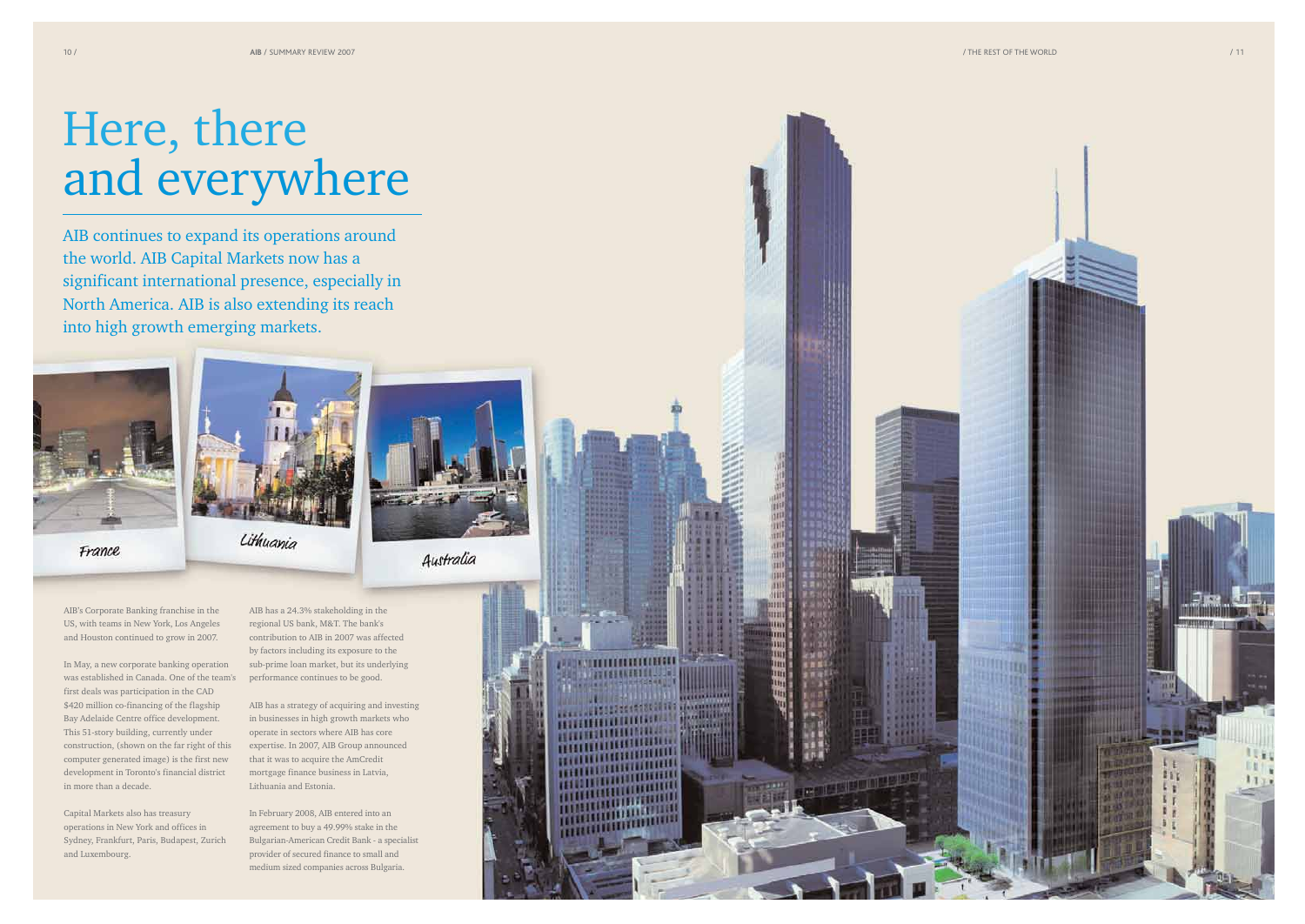# Meeting the challenges

2007 was another successful year for the AIB Group. Our adjusted basic earnings per share at EUR 205.9c represented a 13% increase on 2006 levels.

All AIB divisions saw their operating profit grow in 2007 which was especially encouraging as market conditions for the banking and financial services sector have become difficult in recent months.

AIB continues to offer high quality products and services with the focus on recurring and sustainable income streams.

We are making further gains in efficiency with our investment in operating systems and technology and we continue to invest for growth. We also enjoy good control over our costs and the flexibility to align costs with income.

In the current operating environment, our bad debt provisions will rise from the very low levels of 2007. Our lending policies and practices remain prudent.



AIB is a diverse, efficient and resilient company. We are targeting low single digit growth in earnings per share in 2008.

hee

**Eugene Sheehy** Group Chief Executive



# AIB at a glance

# > Assets by division



# > How the profit was used  $\in$

# > Money set aside for impaired loans 2007 0.09%

# > How we spread our risk





**\*Continuing activit** 



money they owe us.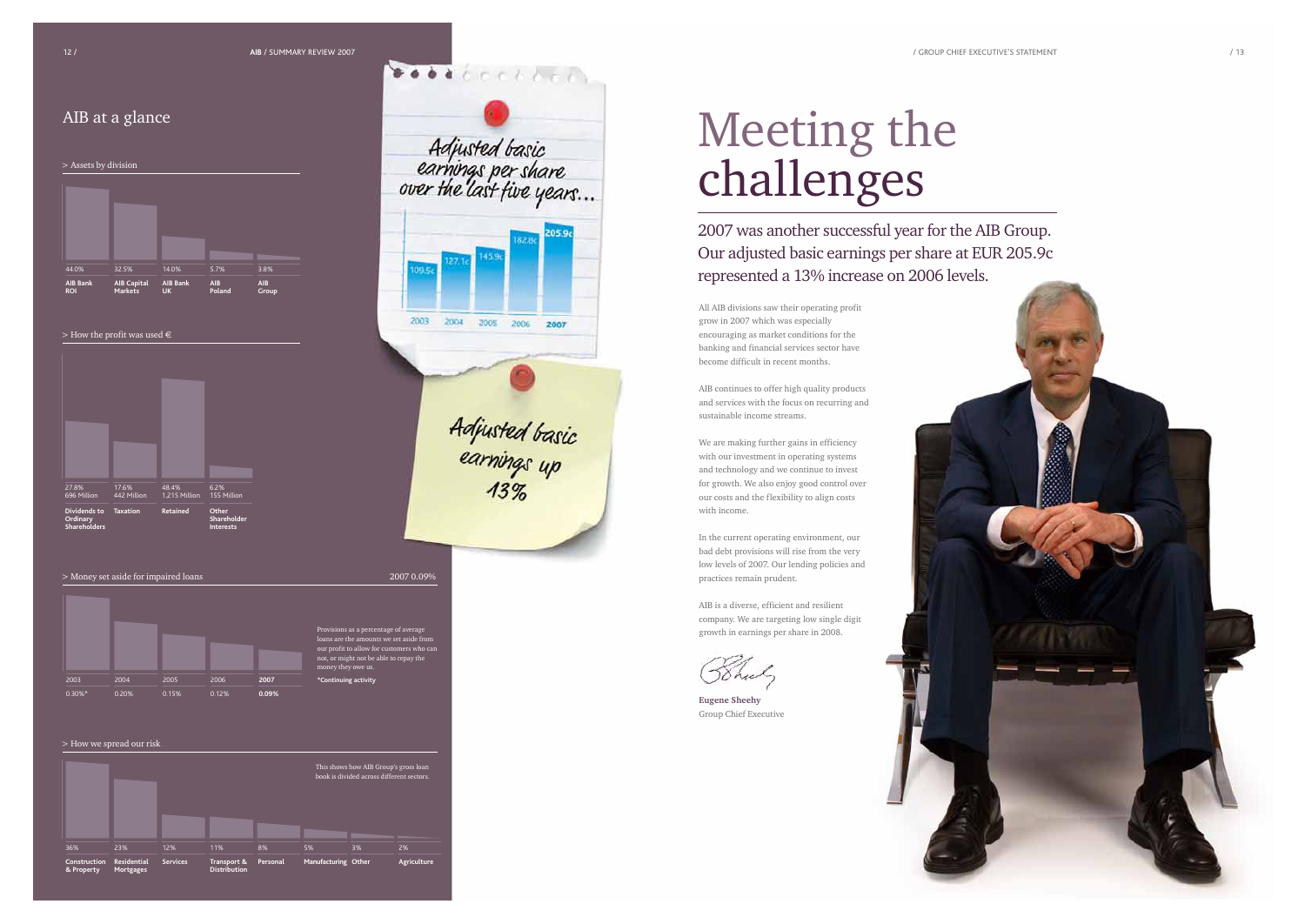

# How saving paper helps

AIB in Ireland is helping customers protect endangered land through a pioneering environmental project. It's just one part of AIB's corporate social responsibility initiatives.

under the Add more green banner.

and postage for AIB. To recognise this,

World Land Trust is working to preserve the earth's most biologically important and threatened lands. Its patron is leading protect a fragile and unique area known as

of rainforest in Eastern Brazil to extend the Reserva Ecologica de Guapi Assu

cashback awards to customers to purchase loans/mortgages to install approved



Sir David Attenborough

World Land Trust projects protect habitats<br>and animals including<br>the Maned Wolf, Puma,<br>Giant Anto Giant Anteater and Tapir.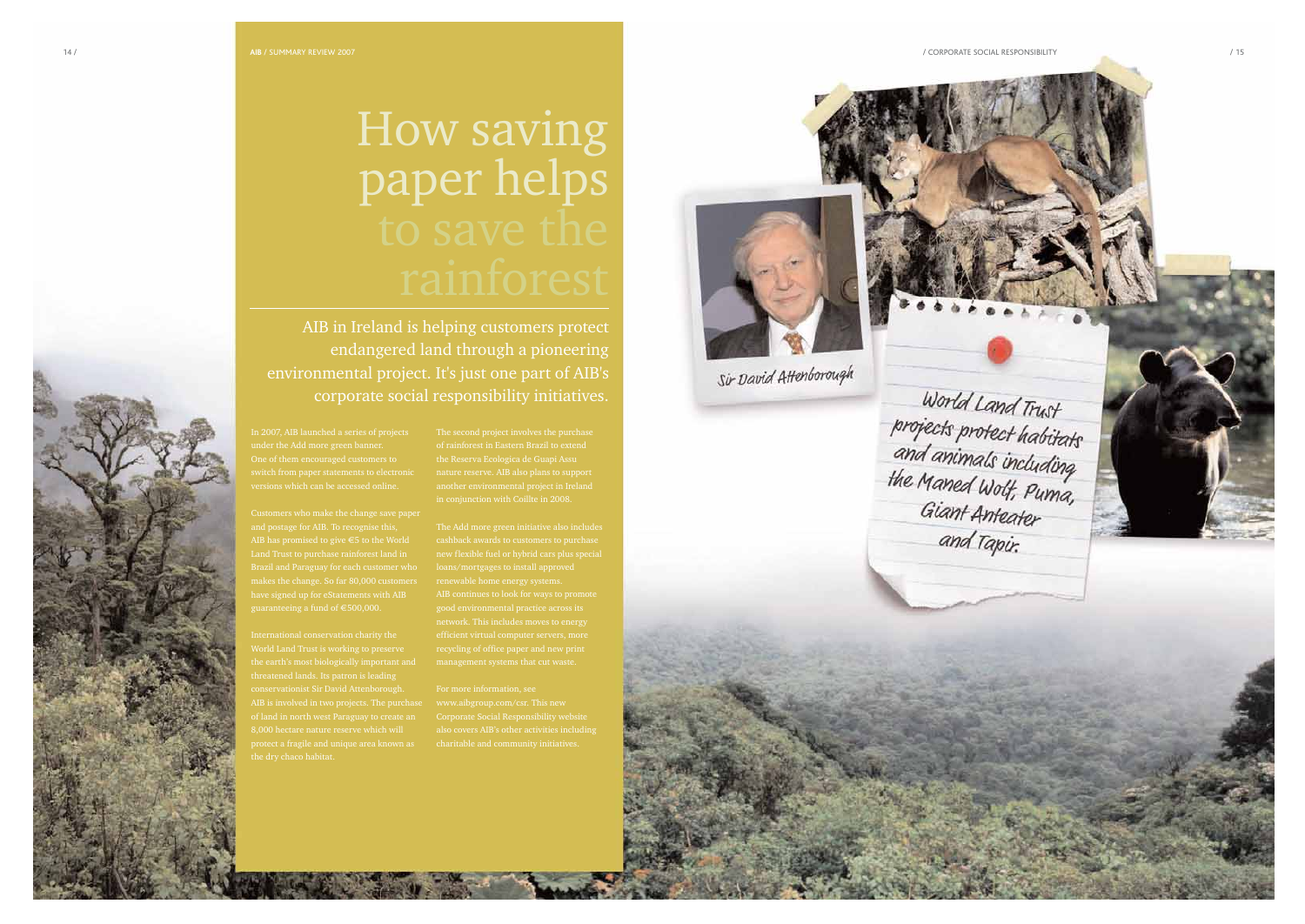# The AIB Board



**> Dermot Gleeson** BA, LLMChairman





**> Eugene Sheehy**\* MSc Group Chief Executive



**HEL** 

**> Sean O'Driscoll** B Comm, FCARemuneration Committee Chairman

**> Anne Maher** FIIPM, BCL





**> Stephen Kingon** CBE BA, DBA, FCA, FCIM **> Dan O'Connor** B Comm, FCA Audit Committee Chairman

**> Adrian Burke** B Comm, FCA



**> Jim O'Leary** MA, MSI



**> David Pritchard** BSC (Eng) Chairman, AIB Group (UK) p.l.c

**> John O'Donnell**\* FCMA, FCCA Group Finance Director



**> Robert G Wilmers**

**> Bernard Somers**



 **> Jennifer Winter** B ScCorporate Social Responsibility Committee Chairman



Senior Independent Non-Executive Director

 $>$  Michael J Sullivan JD

# **> Dermot Gleeson** BA, LLM Chairman

Barrister, and member of the Adjunct Law Faculty of University College Dublin. Chairman of University College Cork's Governing Body and a member of that University's President's Consultative Board. He has held the following positions and offices in the recent past: member of the Royal Irish Academy, Chairman of the Irish Council for Bioethics, Director of the Gate Theatre, Attorney General of Ireland, member of the Council of State, and Chairman of the Review Body on Higher Remuneration in the Public Sector. Joined the Board in 2000, and appointed Chairman in 2003. (Age 59)

### **> Eugene Sheehy**\* MSc **Group Chief Executive**

Joined AIB in 1971. Appointed General Manager, Retail Operations in 1999, and Managing Director, AIB Bank, Republic of Ireland in 2001. Appointed Chief Executive Officer of AIB's USA Division and Executive Chairman ofAllfirst Financial Inc. in 2002. Appointed Chairman and CEO, Mid Atlantic Division, M&T Bank, and a member of the Executive Management Committee and Board of M&T Bank Corporation ("M&T") in April 2003, following the acquisition by AIB of a strategic stake in M&T. Appointed AIB Group Chief Executive-Designate in March 2005, co-opted to the Board on 12 May 2005, and assumed responsibility as Group Chief Executive with effect from 1 July 2005. Fellow and past President of the Institute of Bankers in Ireland. (Age 53)

# **> Adrian Burke** B Comm, FCA

Chairman of Coyle Hamilton Willis Limited and Director of Dairygold Co-Operative Society Limited. Vice Chairperson of the Institute of European Affairs. Former president of the Institute of Chartered Accountants in Ireland, former Managing Partner of Arthur Andersen in Ireland, and former Chairman of the Joint Ethics Board of the Institutes of Chartered Accountants in Ireland, Scotland, and England and Wales. Joined the Board in 1997. Retires from the Board at the Annual General Meeting on 22 April 2008. (Age 66)

# **> Kieran Crowley** BA, FCA

Consultant. Founder of Crowley Services Dublin Ltd., which operates the Dyno-Rod franchise in Ireland. Director of AIB Group (UK) p.l.c., and former Director of BZWBK, AIB's Polish subsidiary. A member of the Government appointed Advisory Forum on Financial Legislation. Former Chairman of the Small Firms Association and member of the Irish Business and Employers' Confederation (IBEC) National Executive Council. Joined the Board in 2004. (Age 56)

# **> Colm Doherty**\* B Comm

Managing Director, AIB Capital Markets plc. Director of M&T Bank Corporation and Director of Commerzbank Europe. Joined AIB International Financial Services in 1988, and became its Managing Director in 1991. Appointed Head of Investment Banking in 1994, and assumed his present position in 1999. Member of the International Financial Services Centre Clearing House Group. Joined the Board in 2003. (Age 49)

# **> Donal Forde**\* MSc

Managing Director, AIB Bank, Republic of Ireland. Joined AIB in 1978. Appointed Head of Treasury Services in 1998 and General Manager, Strategic Development Unit, AIB Bank in 1999; assumed his current position in 2002. Director of Hibernian Group PLC. Fellow and past President of the Institute of Bankers in Ireland and past President of the Irish Banking Federation. Joined the Board in January 2007. (Age 47)

# **> Stephen Kingon** CBE BA, DBA, FCA, FCIM

Chairman of Invest Northern Ireland and of the Northern Ireland Centre for Competitiveness. Member of the Economic Development Forum, and co-chair of the North/South Roundtable Group. Director of AIB Group (UK) p.l.c., Mivan (UK) Limited and Anderson Spratt Group (Holdings) Limited. Former Managing Partner of PricewaterhouseCoopers in Northern Ireland. Former President of the Northern Ireland Chamber of Commerce and Industry, and past-Chairman of Business in the Community in Northern Ireland, the Ulster Society of Chartered Accountants, and the Institute of Management Consultancy in Northern Ireland. Joined the Board in September 2007. (Age 60)

# **> Anne Maher** FIIPM, BCL

Chairman of the Medical Council's Performance Committee. Member of the Professional Oversight Board (UK), (an operating body of the UK Financial Reporting Council); the FTSE Policy Group; the Actuarial Stakeholder Interests Working Group (UK); and a Governor of the Pensions Policy Institute (UK). Board member of the Retirement Planning Council of Ireland. She has held the following positions and offices in the recent past: Chief Executive of The Pensions Board for Ireland, Chairman of the Irish Association of Pension Funds, and Board Member of the Irish Accounting and Auditing Supervisory Authority. Joined the Board in January 2007. (Age 62)

#### **> Dan O'Connor** B Comm, FCA Audit Committee Chairman

Director of CRH plc, former President and Chief Executive Officer, GE Consumer Finance Europe, and former Senior Vice-President of General Electric Company. Joined the Board in January 2007. (Age 48)

#### **> John O'Donnell**\* FCMA, FCCA Group Finance Director

Joined AIB in 1989 as Associate Director, AIB International Financial Services, becoming Managing Director in 1995. Appointed Managing Director, AIB Corporate Finance in 1996, Head of Investment Banking, AIB Capital Markets in 2001, and Group Finance Director-Designate in July 2005. Joined the Board in 2006. (Age 53)

# **> Sean O'Driscoll** B Comm, FCA

Remuneration Committee ChairmanGroup Chief Executive, Glen Dimplex. Member of the University College Cork President's Consultative Board.

Appointed by the Irish Government to the high-level group overseeing Ireland's Asia strategy. Awarded an Honorary OBE for his contribution to British industry. Joined the Board in 2006. (Age 50)

# **> Jim O'Leary** MA, MSI

Senior Fellow of the Department of Economics at the National University of Ireland, Maynooth. Former Chief Economist at Davy Stockbrokers, and former Director of Aer Lingus, the National Statistics Board and Gresham Hotel Group. Director of BZWBK, AIB's Polish subsidiary. Joined the Board in 2001. Retires from the Board at the Annual General Meeting on 22 April 2008. (Age 51)

# **> David Pritchard** BSC (Eng)

Chairman, AIB Group (UK) p.l.c

Former Group Treasurer, Executive Director, and Non-Executive Deputy Chairman of Lloyds TSB Group plc; spent two years as secondee at the Financial Services Authority while employed at Lloyds TSB. Former Managing Director Citicorp Investment Bank, London, and former General Manager Royal Bank of Canada Group. Non-Executive Chairman of Songbird Estates plc, Non-Executive Director of The Motability Tenth Anniversary Trust, and former Non-Executive Director of LCH Clearnet Group. Joined the Board in June 2007. (Age 63)

# **> Bernard Somers** B Comm, FCA

Director of DCC plc, Independent News & Media plc, and Irish Continental Group plc. Former director of the Central Bank of Ireland. Principal of Somers & Associates, corporate restructuring consultants. Joined the Board in 2006. (Age 58)

# **> Michael J Sullivan** JD

Served as US Ambassador to Ireland from January 1999 to June 2001 and as Governor of the State of Wyoming, USA, between 1987 and 1995. Director of Kerry Group plc, Sletten Construction Inc., Cimarex Energy, Inc., First Interstate BancSystem, Inc., and a Trustee of the Catholic Diocese of Wyoming. Member of the Bar, State of Wyoming, and Partner, Rothgerber, Johnson & Lyons, LLC. Joined the Board in 2001. (Age 68)

### **> Robert G Wilmers**

Chairman and Chief Executive Officer of M&T Bank Corporation ("M&T"), Buffalo, New York State. Director of The Business Council of New York State, Inc. Served as Chairman of the New York State Bankers' Association in 2002, and as a Director of the Federal Reserve Bank of New York from 1993 to 1998. Joined the Board in 2003, as the designee of M&T, on the acquisition by AIB of a strategic stake in M&T. (Age 73)

### **> Jennifer Winter** B Sc

Corporate Social Responsibility Committee Chairman Vice-President, Corporate Reputation and Government Affairs, AstraZeneca plc. Former positions and offices held include Chief Executive, the Barretstown Gang Camp Limited, Director of Project Management Holdings Ltd., and Managing Director of SmithKline Beecham, Ireland. Joined the Board in 2004. (Age 48)

### **Board Commitee**

Information concerning membership of the Board's Audit, Corporate Social Responsibility, Nomination & Corporate Governance, and Remuneration Committees is given in the Corporate Governance statement on pages 54 to 60.

### **\*Executive Directors**